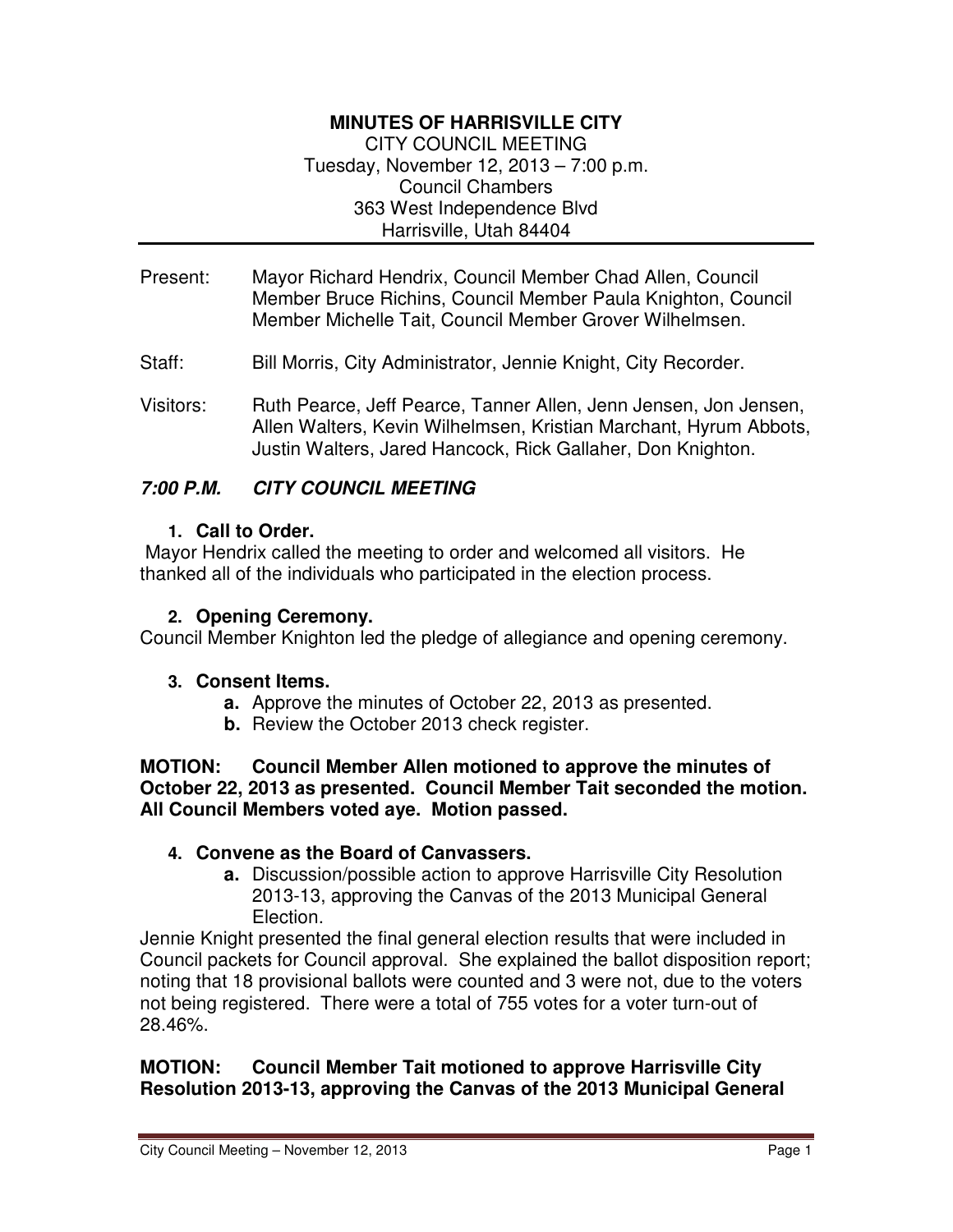**Election. Council Member Wilhelmsen seconded the vote. A Roll Call vote was taken.** 

| <b>Council Member Wilhelmsen</b> | Yes        |
|----------------------------------|------------|
| <b>Council Member Tait</b>       | <b>Yes</b> |
| <b>Council Member Knighton</b>   | <b>Yes</b> |
| <b>Council Member Richins</b>    | <b>Yes</b> |
| <b>Council Member Allen</b>      | <b>Yes</b> |

**Motion passed 5-0.** 

- **5. BUSINESS ITEMS** 
	- **b.** PUBLIC HEARING To consider potential projects for which funding may be applied under the CDBG Small Cities Program for Program Year 2014.

Bill Morris gave a brief presentation on the need for application to the CDBG program for potential projects under the 2013-14 year. He explained projects must be geared toward low and moderate income housing individuals. This public hearing is part of the application and process to submit for funding for potential projects. The first step was approving the Capital Investment Plan, which has already been done.

#### **MOTION: Council Member Allen motioned to open the public hearing to consider projects for which funding may be applied under the CDBG Small Cities Program for Program Year 2014. Council Member Tait seconded the motion. All Council Members voted aye. Motion passed.**

Mayor Richard Hendrix opened the public hearing for the CDBG program and stated that this hearing is being called to consider potential projects for which funding may be applied under the 2013 Community Development Block Grant Program. Staff explained that the grant money must be spent on projects benefiting primarily low and moderate-income persons. The Wasatch Front Regional Council, in which Harrisville City is a member, is expecting to receive approximately \$1,000,000 in this new program year.

All eligible activities that can be accomplished under this program are identified in the CDBG Application Policies and Procedures Manual and interested persons can review it at any time. Staff read several of the eligible activities listed including infrastructure, ADA access, and senior services. Also eligible are loan programs for private businesses which would then hire low income persons and the program can also pay for housing rehabilitation or down payment assistance for low income homeowners.

Staff indicated that in the past Harrisville City has yet to receive CDBG funds. The city has available it's Capital Investment Plan as part of the regional "Consolidated Plan". This plan shows which projects the city has identified as being needed in the community. It was asked that anyone with questions,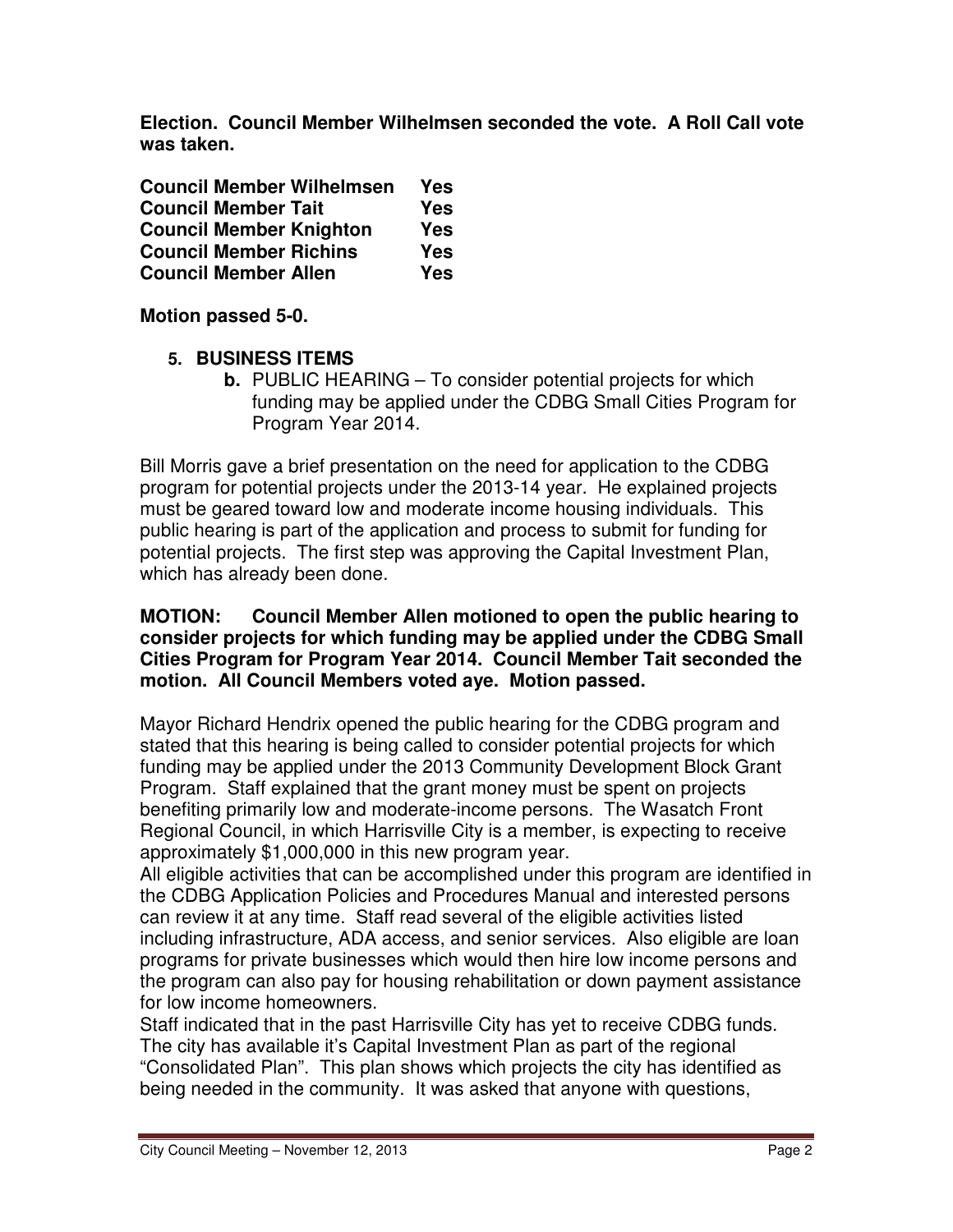comments or suggestions during the hearing please identify themselves by name and address, before they speak.

No public comments were offered.

Mayor Hendrix gave a brief description about the application process for funding and encouraged the public to give comment on their potential ideas and suggestions by email or in person.

### **MOTION: Council Member Richins motioned to close the public hearing. Council Member Allen seconded the motion. All Council Members voted aye. Motion passed.**

Council Member Wilhelmsen asked if there are any potential projects in mind. Bill Morris said making the city offices more ADA accessible is on the list. Mayor Hendrix explained the National Election was held at the LDS church across the street because the front of the municipal building is not in compliance with ADA standards. Mayor and Council gave discussion about making the building ADA accessible. This is one project that has been identified.

Council Member Richins asked whether the city has received any funds at all in the past. Discussion about whether Public Works Director Gene Bingham has any knowledge of any funds received through this grant in the past. Mayor and Council gave discussion on the possibility of the restrooms at Independence Park having being covered by a CDBG grant. They gave a short discussion about other times they have submitted but not received funding. Council Member Knighton inquired whether installing curb and gutter improvements on Larsen Lane would qualify. Bill Morris said the city would have to survey the area and see if the neighborhood qualifies under the guidelines. ADA issues and Senior Centers are presumed to be lower income items. Council Member Tait asked if there is potential at the cabin for improvements. Staff indicated the cabin is currently in fairly good condition.

# **6. Public Comments.**

Tanner Allen, 125 Heather Circle – presented his idea for an Eagle Scout project. He proposed cleaning up around the historical house memorial that is placed on the east end of North Harrisville Road. He said he would organize a committee of volunteers to dig up, put in weed prevention and make the area more visually appealing. Council Member Tait offered her consent on the project. Tanner Allen informed Council Home Depot has donated the weed prevention and he is currently looking for other donations. He hopes to receive donations to cover the area in rock or gravel. Mayor and Council gave discussion about how much area needs to be gravel. Council Member Tait asked what his plan is to level the area before the gravel. Tanner responded his plan is to dig down about 2 inches, secure the weed barrier in place and then fill the area with gravel. Discussion was given on the possibility of killing off the rogue tree in this area. Council Member Richins asked how many hours this project will take. Council Member